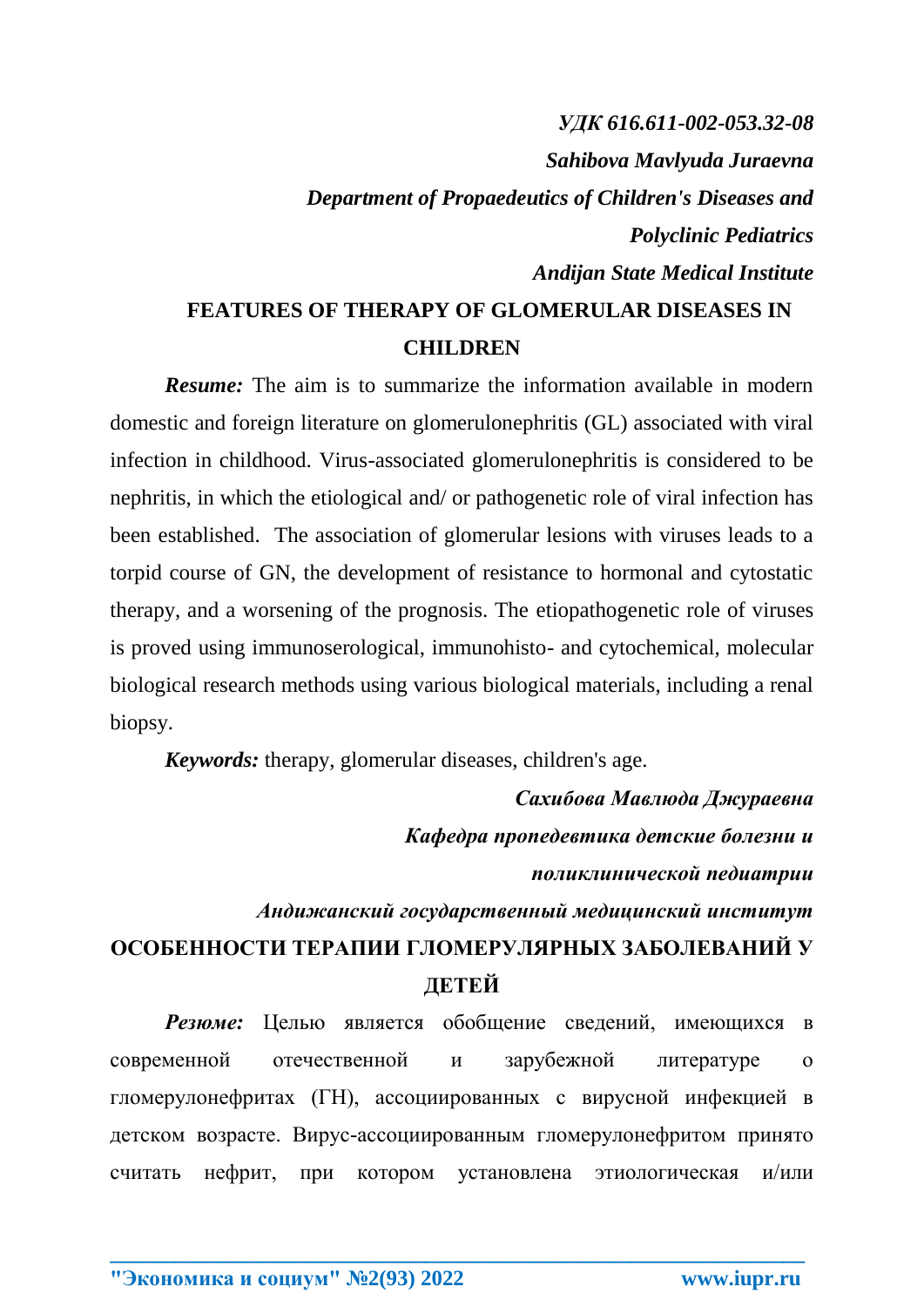патогенетическая роль вирусной инфекции. Ассоциация гломерулярного поражения вирусами приводит к торпидному течению ГН, развитию резистентности к проводимой гормональной и цитостатической терапии, ухудшению прогноза. Этиопатогенетическую роль вирусов доказывают с помощью иммуносерологических, иммуно-гисто- и цитохимических, молекулярно-биологичес-ких методов исследования с использованием различных биологических материалов, в том числе почечного биоптата.

Ключевые слова: терапия, гломерулярная заболевания, детской возраст.

**Relevance.** Glomerulopathy (GP) is a heterogeneous group of diseases, the main feature of which is the primary suffering of the glomerula (glomerulus) [1,3,5]. This GP differs from another heterogeneous group of nephrological diseases, where the primary lesion is tubulointestitial tissue and this pathology is called tubulopathy. There is also a third group of kidney damage, when both glomeruli and tubules are simultaneously included in the pathological process, which suggests the name "nephropathy"  $[4,6,7]$ . However, the latter term is used very rarely, although a combination of glomerular and tubular nephron lesions occurs in almost all cases of progression of kidney pathology, regardless of the primary suffering of one or another of its departments [2,4,8].

Currently, it has become obvious that the unfavorable development of kidney pathology in both adults and children is associated with the development of tubulointerstitial changes, which, in combination with the progression of GP, lead to an unfavorable outcome - the development of chronic renal failure  $(CRF)$ .

The aim of the study is to establish the patterns of formation, course and progression of primary glomerular diseases of the early age of their debut in order to choose the optimal tactics of patient management.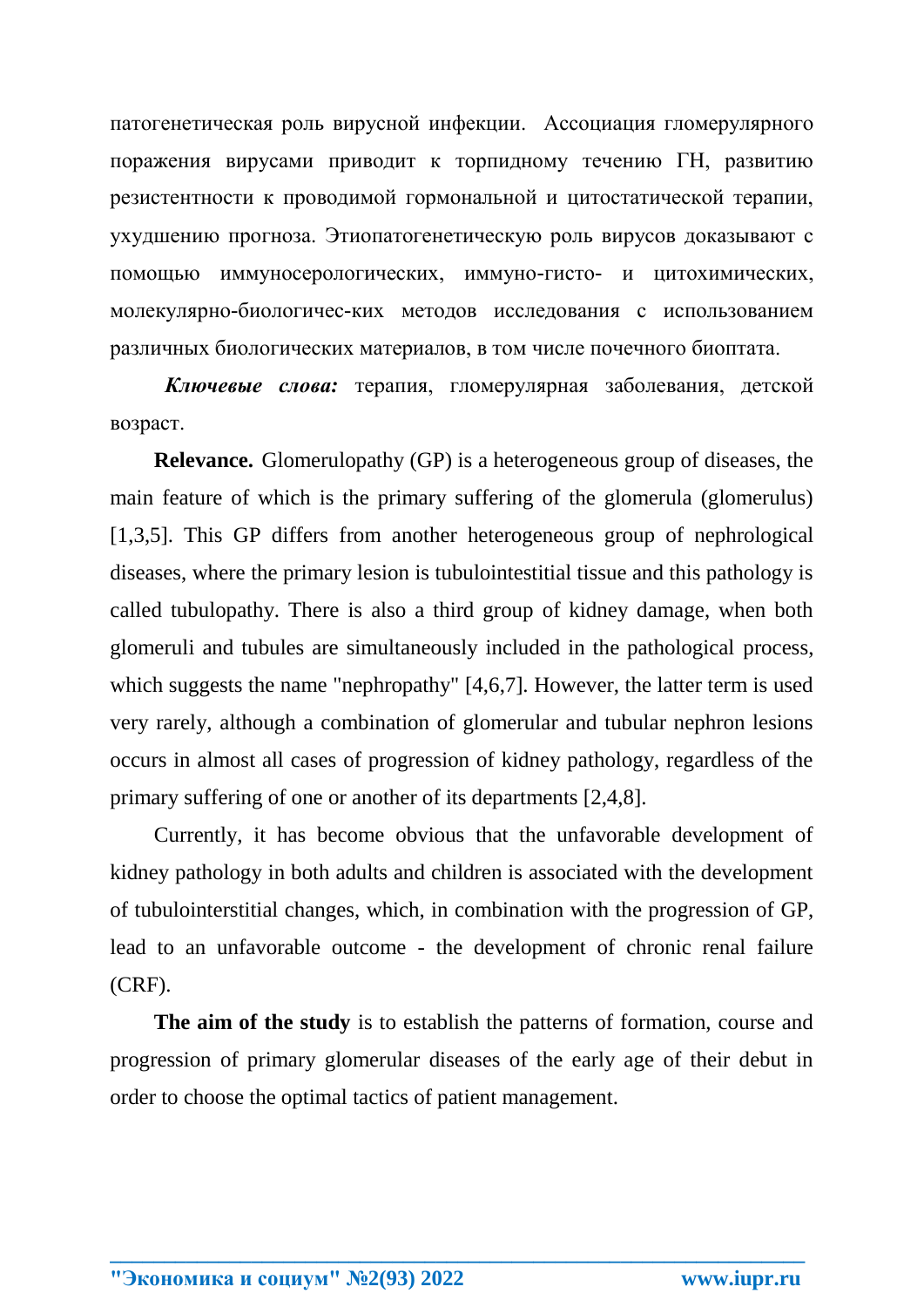**Materials and methods of research.** We examined 139 children with newly discovered manifestations of glomerulopathy at the age of 7-16 years (75 boys and 64 girls).

**The results of the study.** When analyzing anamnestic data, it was revealed that the development of glomerulopathies in the catamnesis in children with a transition to a chronic course as a chronic focus of infection was 2.1 times more likely to detect multiple caries; 2.9 times more often there was a combination of several chronic foci of infection compared with patients without signs of chronic GN. Children of the second group were 2.0 times more likely to have a high burden of hereditary history of kidney pathology (30.5 and 15.5%, respectively) and 1.4 times more likely to have arterial hypertension (AH) in parents (69.4 and 50.5%, respectively).

In addition, during the last month before the onset of the disease, most children (69.4%) with subsequent chronic GN had changes in urine tests in the form of oxaluria (28.8%), microhematuria (19.4%), microproteinuria (13.9%), uraturia (8,3%); 8 (22,2%) patients were observed for "urinary tract infection".

The analysis of clinical manifestations of the disease onset showed that in 96.1% of patients of the first group, GN proceeded typically, with acute development of nephritic syndrome (ONS) (Fig. 1). The criteria of ONS were acute onset of the disease with the development of edematous syndrome, the presence of arterial hypertension and changes in urine tests (in the form of proteinuria, micro- or macrohematuria). At the same time, in the majority of patients of the second group (91.6%), the clinical picture was asymptomatic, mainly represented by isolated urinary syndrome.

**The results of treatment** were evaluated before discharge from the clinic (by the 4th-6th week from the moment of hospitalization), subsequently in 139 children after 1 year, the long-term outcome of the disease in 36 children was studied 5 years after the debut of GN by determining the functional state of the kidneys, the severity of proteinuria and erythrocyturia. The immediate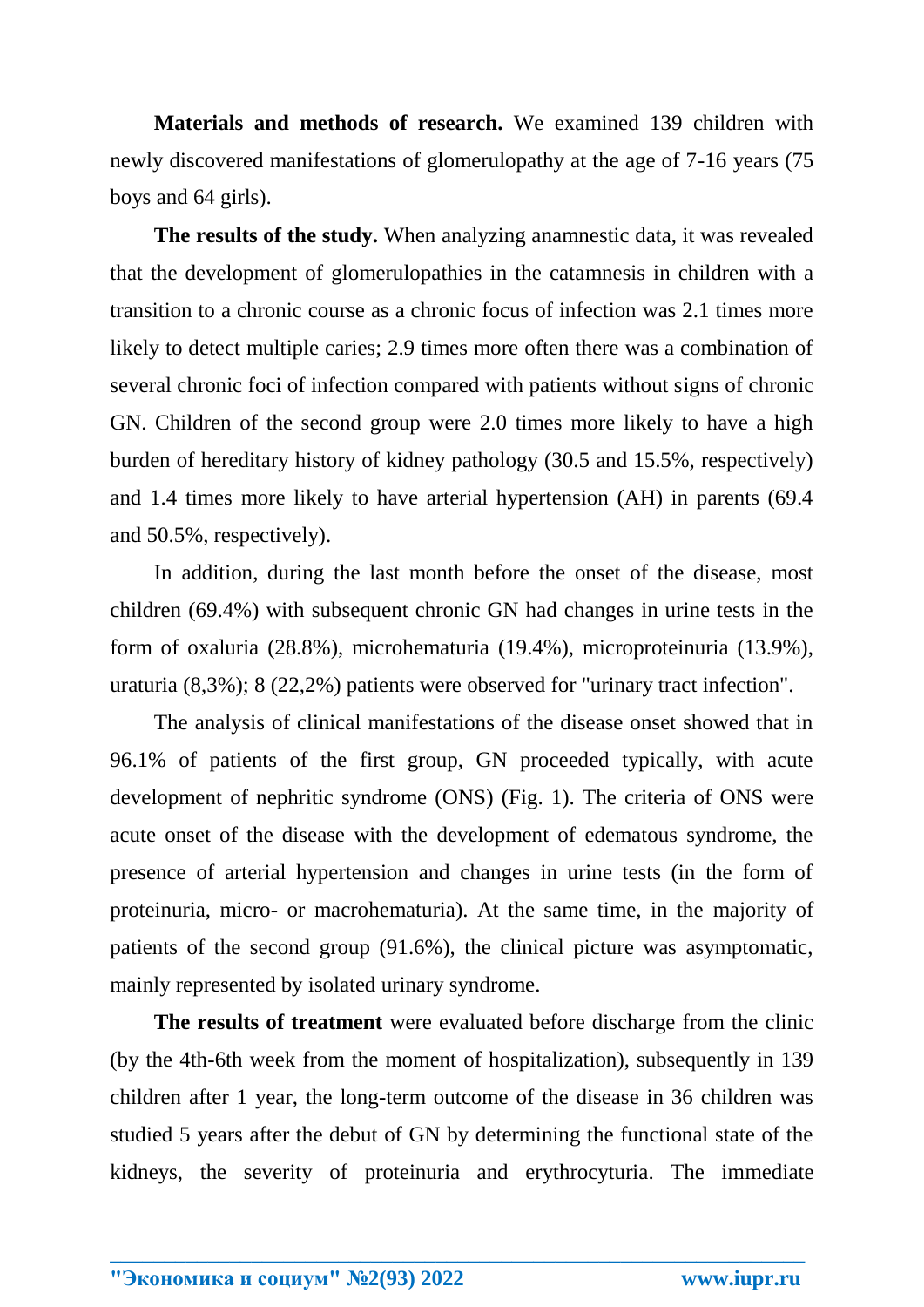effectiveness of treatment was assessed as good - the absence of proteinuria with normal or minimal erythrocyturia; satisfactory - the absence of proteinuria with moderate erythrocyturia or minimal proteinuria with normal, minimal, moderate erythrocyturia; low - minimal proteinuria with severe erythrocyturia or the presence of moderate proteinuria.

Verification of the effectiveness of complex therapy 12-14 months after the end of therapeutic measures showed that normalization of urine tests was registered in 103 (74.1%) patients. Of these, 81 (78.6%) children managed to achieve complete clinical and laboratory remission after 4-5 weeks from the start of treatment, in 8 (7.8%) children a little later - after 10-12 weeks, in 11 (10.6%) patients after 18 weeks, in 3 (2.9%) children - isolated changes in urine were detected before 1 year, which is generally characteristic of the typical form of acute glomerulonephritis. After 5 years of follow-up, clinical recovery was established in this group.

At the same time, 36 (25.9%) children could not have regressed symptoms, as a result of which, chronic glomerulonephritis was subsequently formed. 33.3% of patients had recurrent urinary syndrome after normalization of the condition in the first 3 months. In 66.7% of cases, changes in urine in the form of proteinuria and (or) hematuria persisted for more than 12 months. In the future, urinary syndrome persisted by the end of the 2nd year of the disease in 20.9% of children, by the end of the 3rd year in 5.1% of patients. After 5 years from the onset of the disease, none of the patients of the second group recovered.

Conclusion. Based on the results of our studies, it can be concluded that the age younger than 2 years in children with steroid-resistant nephrotic syndrome and the duration of cyclosporine A therapy for more than 36 months are predisposing factors to damage to the tubules.

Thus, the paper presents the modern structure of glomerular diseases according to our clinic, their age characteristics are established. We gave clinical